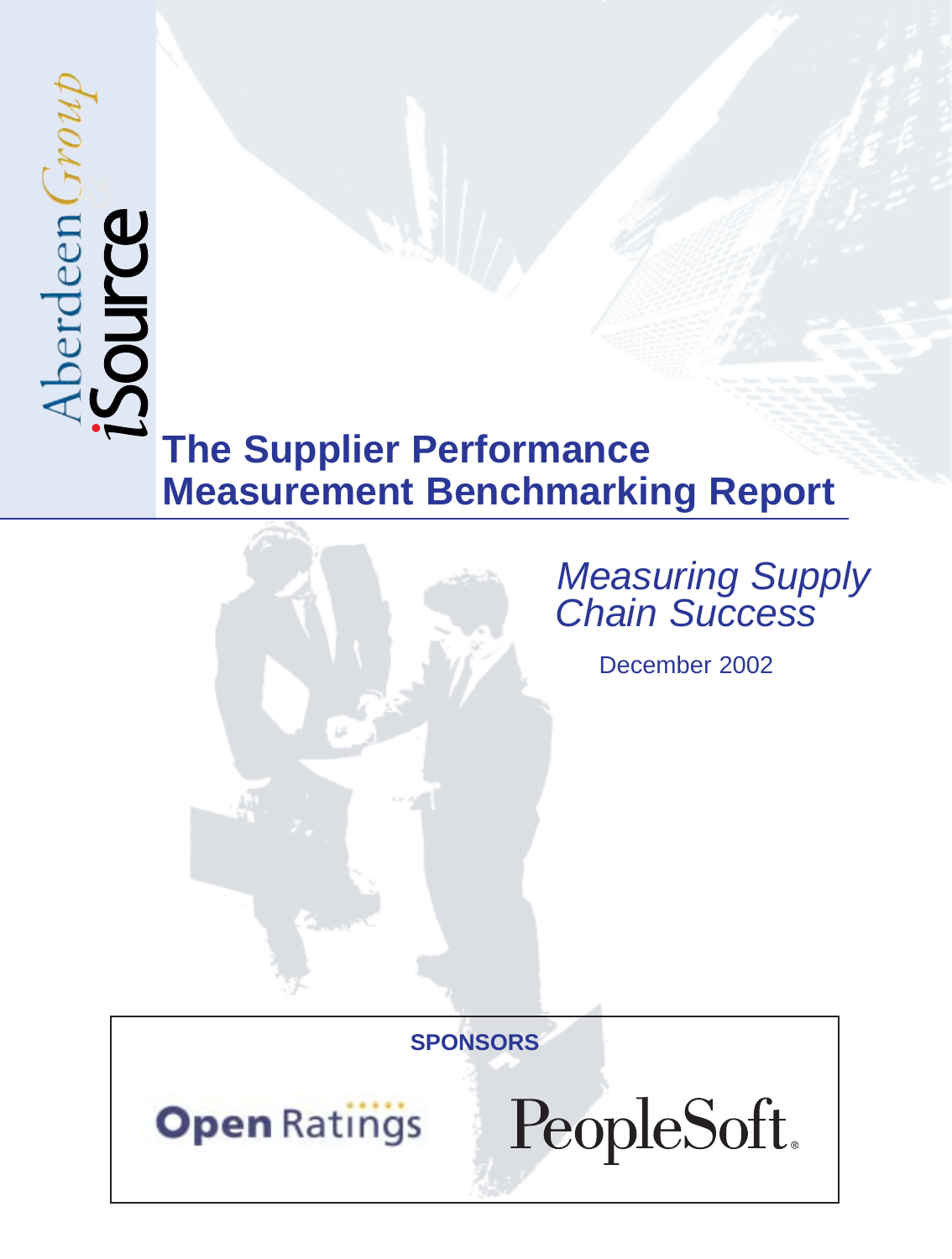# TABLE OF CONTENTS

| Performance Measurement "Best Practices" Emerge 13                |         |
|-------------------------------------------------------------------|---------|
| Track the performance of a broader portion of the supply base 14  |         |
| Standardize supplier performance measurement procedures16         |         |
|                                                                   |         |
| <u>Automate key supplier performance measurement activities18</u> |         |
|                                                                   | .19     |
|                                                                   | 21      |
|                                                                   |         |
|                                                                   | 22      |
|                                                                   | $22 \,$ |
|                                                                   | .23     |
|                                                                   |         |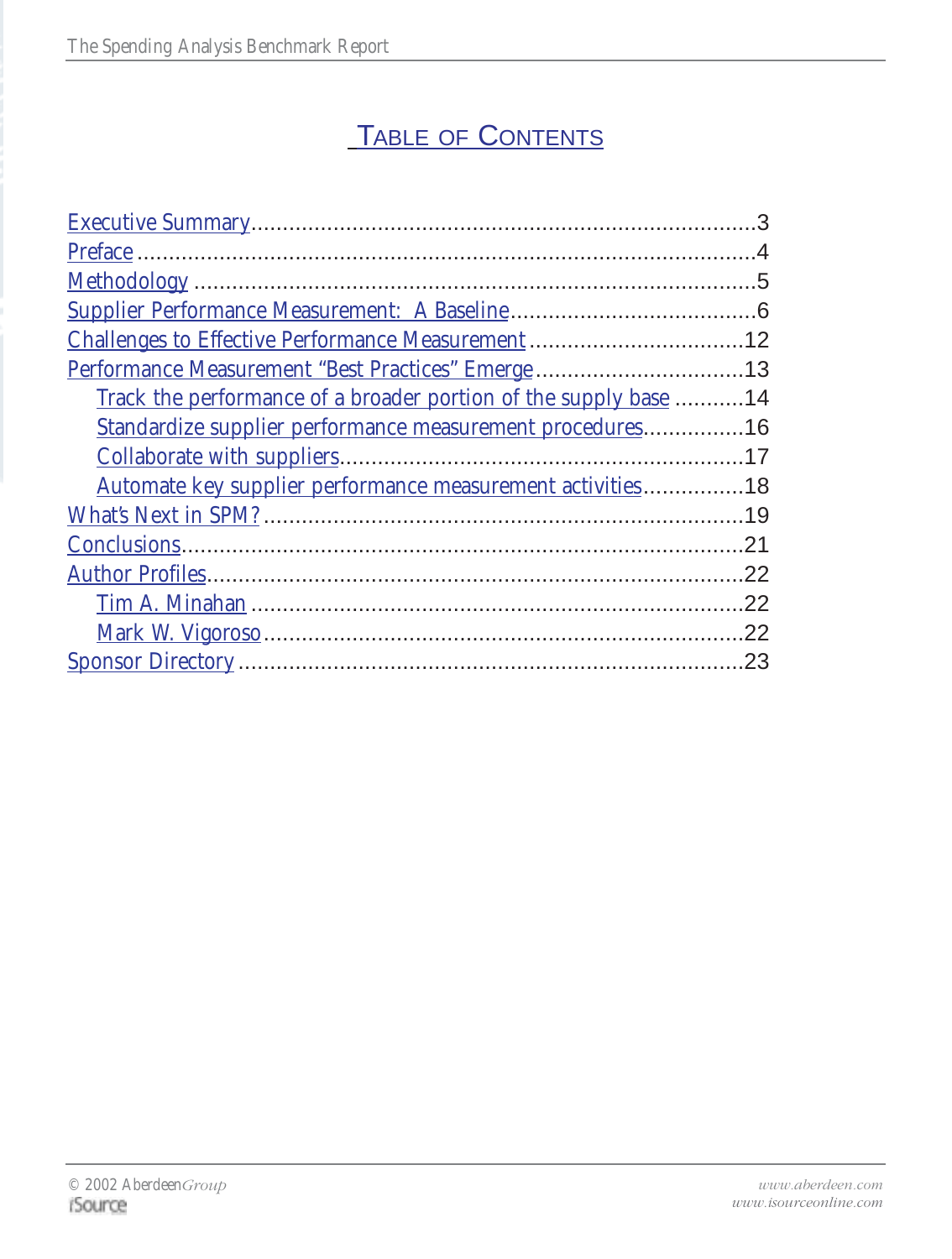#### **Executive Summary**

"You can't improve what you can't measure." Dr. Michael Hammer, *Re-Engineering the Corporation*

Nowhere does this adage ring truer than in today's supply chain environments. Global competition, mass customization, heightened customer expectations, and harsh economic conditions are forcing companies to rely on external suppliers to contribute a larger portion of parts, materials, and assemblies to finished products and to manage a growing number of processes and functions that were once controlled internally.

These trends suggest that future competitiveness will be determined by a company's ability to develop strategies to optimally align and manage an extended network of supplier relationships. Put simply, a company's performance is increasingly driven by (and reliant upon) the performance of external supply partners. The effective management of these extended supply networks will require companies to employ strategies for measuring and improving the performance of network participants.

Supplier performance measurement is the process of measuring, analyzing, and managing supplier performance for the purposes of reducing costs, mitigating risk, and driving continuous improvements in value and operations. Common and consistent measurements can help companies focus resources, identify performance glitches, develop strategies for supply chain improvements, and determine the total cost of ownership (TCO) of supply relationships, products, and entire supply chains.

In November 2002, Aberdeen Group's supply chain research practice and *iSource Business* magazine examined the supplier performance measurement practices of procurement and supply chain executives across multiple industries and geographies. The findings of this joint *Supplier Performance Measurement Benchmarking Project* clearly signal that measuring supplier performance is a critical activity that is sub-optimally managed at most organizations.

More than 70% of enterprises examined view measurement of supplier performance as "very important" or "critical" to their companies' overall operations. However, only about half of enterprises have instituted formal procedures for measuring supplier performance. Even more alarming, the large majority of enterprises measure the performance of less than half their supply base. In fact, the typical supplier performance measurement program targets less than a third of the total supply base.

There is clear evidence that the failure to accurately measure, evaluate, and manage the performance of these partners can increase a company's costs, damage its product quality, and hinder its competitiveness in the marketplace.

Considering the above factors, it is not surprising that nearly 60% of enterprises are less than satisfied with their ability to consistently measure and manage supplier performance.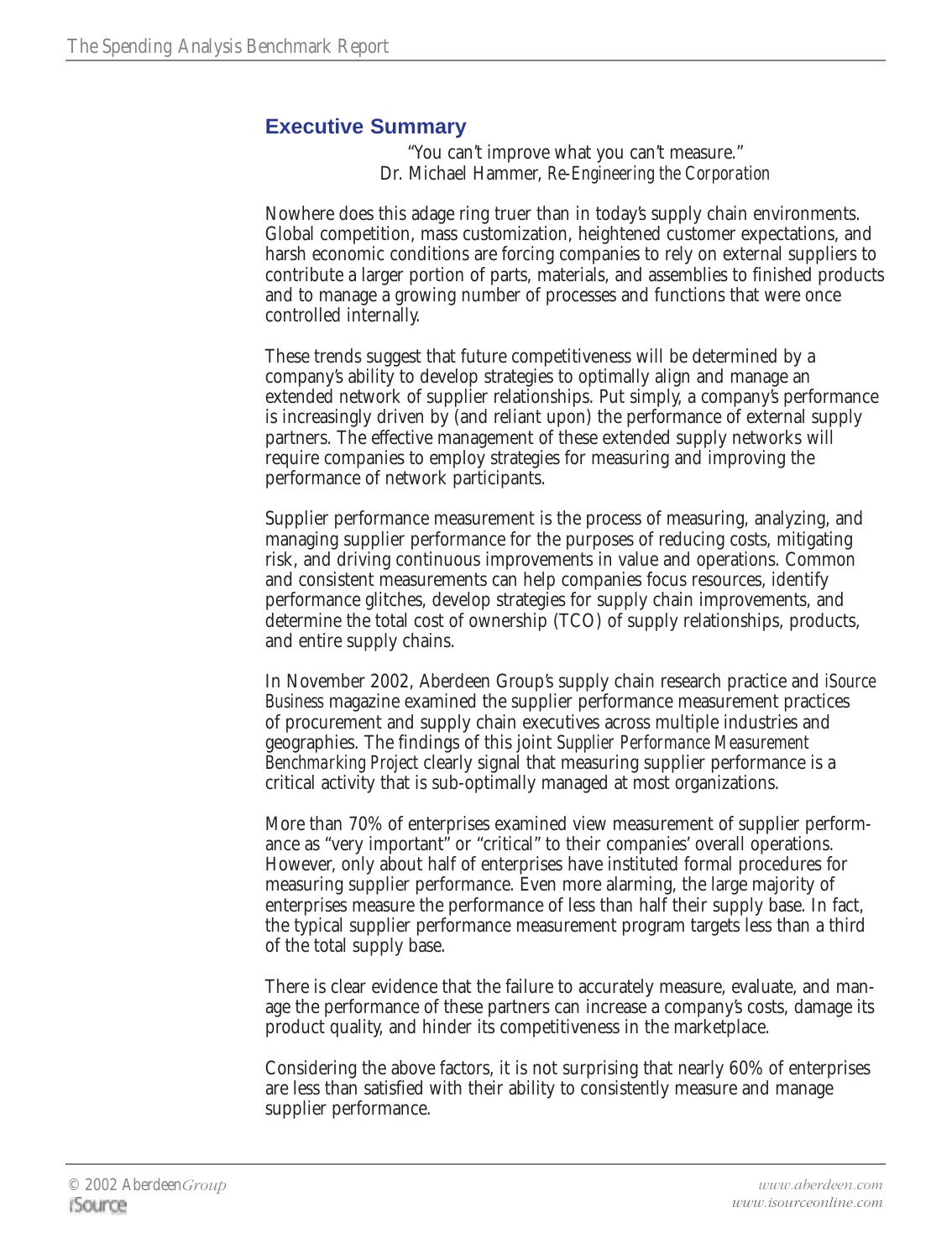These findings clearly indicate that most organizations continue to grapple with insufficient and inconsistent supplier performance measurement capabilities. However, the Aberdeen/*iSource* study also showed clear evidence of the value that can be derived from effectively measuring supplier performance. The study identified four key strategies that were common to the enterprises achieving the greatest return from supplier performance measurement:

- 1. Track the performance of a broader portion of the supply base
- 2. Standardize supplier performance measurement procedures across the enterprise
- 3. Collaborate with suppliers on performance metrics, reporting, and improvements
- 4. Automate key supplier performance measurement activities.

Specifically, enterprises applying consistent performance measurements and procedures were able to improve supplier performance by more than 26%, on average.

This report on the Aberdeen/*iSource Supplier Performance Measurement Benchmarking Project* covers the following:

- Examines the factors driving the increased requirements for measuring supplier performance;
- Benchmarks current performance measurement processes on an industry, geographic, and company size basis;
- Identifies emerging "best practices" for effective supplier performance measurement.

#### **Preface**

This is not your father's business environment. Gone are the days when vertically integrated companies can mass-produce products and services that can be marketed for years. With increased competition, mass customization, and continuous pressures to reduce costs and innovate, companies are increasingly relying on an ever-expanding network of external partners. Businesses in every industry are fast

coming to the realization that future success will require them to organize and manage resources and processes across a global network of business partners to rapidly respond to market changes.

Specifically, about half of every dollar a company earns is spent on goods and services provided by external suppliers. In certain industries — e.g., high-tech and automotive — materials, parts, and assemblies provided by external suppliers can comprise between 70% and 80% of the total cost of new products. In all

Supplier performance measurement is the process of measuring, analyzing, and managing supplier performance for the purposes of reducing costs, mitigating risk, and driving continuous improvement.

industries, companies are outsourcing a wide range of processes and functions — from payroll and accounting to manufacturing, logistics, and procurement — to external suppliers. In fact, by some estimates, U.S. businesses spending on outsourcing will top \$350 billion by next year.

To continually manage costs and improve performance, a company must be able not only to select the appropriate supply chain partners, but also to monitor and manage performance of these partners over time. Supplier performance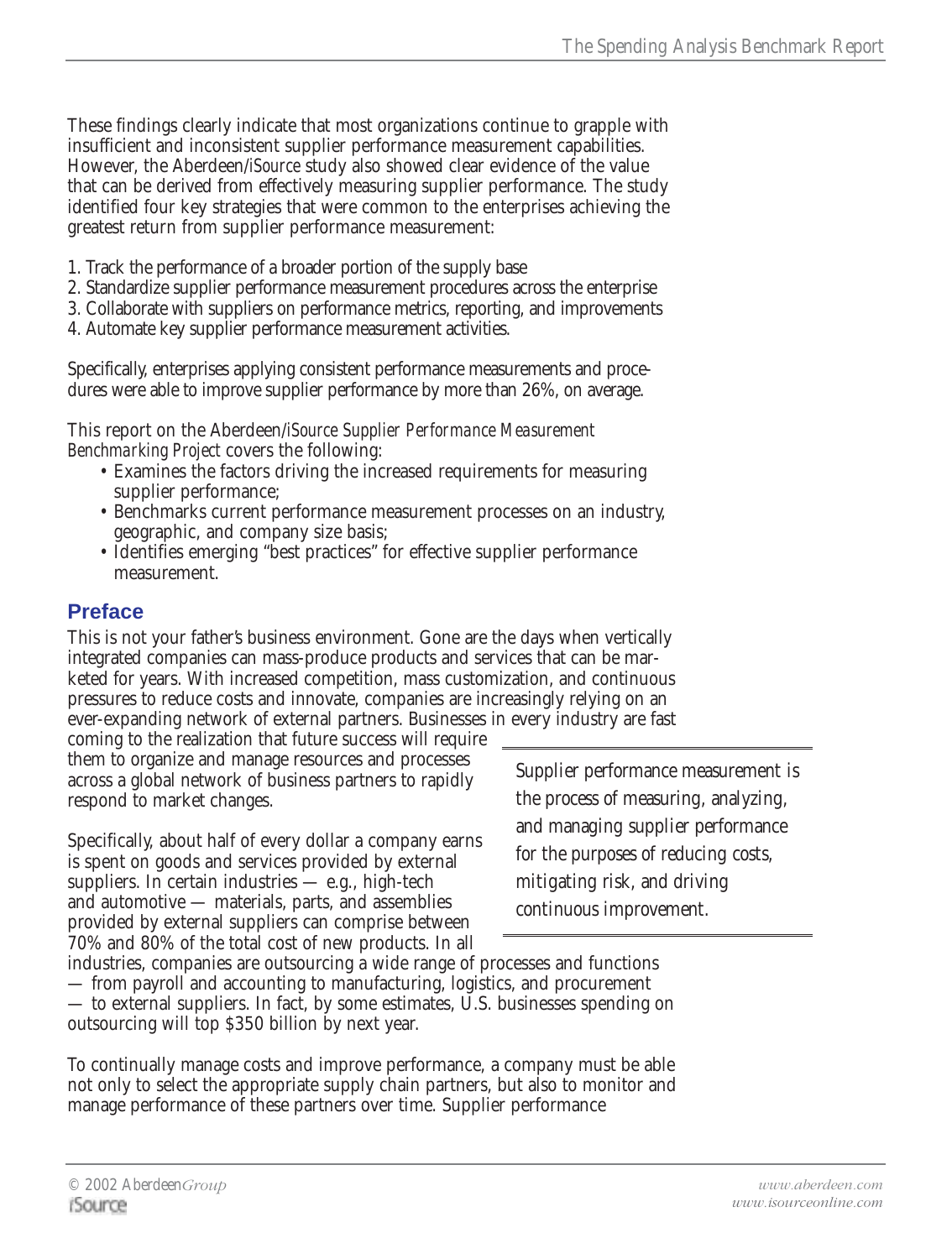measurement — or what Aberdeen calls "Supplier Performance Management" (SPM) — is the process of measuring, analyzing, and managing supplier performance for the purposes of reducing costs, mitigating risk, and driving continuous improvements in value and operations.

Building on the statistical process control methodologies and principles of total quality management (TQM), supplier performance measurement applies systematic and statistical process control based on the measurement and management of standardized performance metrics. Common and consistent measurements can help companies align and focus resources, identify performance glitches and develop strategies for addressing these, and determine areas for operational improvement across the supply chain.

Importantly, supplier performance measurement is vital for determining the true total cost of ownership (TCO) of supply relationships, products, and entire supply chains. The TCO of a supplier relationship includes both the direct costs (e.g., price) and indirect ("hidden") costs of doing business with a supplier. Examples of hidden costs include the costs of sub-par quality, late deliveries, stock-outs, purchase price variance (PPV) and other non-conformance issues. If not properly measured and managed, such hidden costs can offset and even negate gains achieved during supplier negotiations.

High profile examples of the cost of poor supplier performance abound. In 2000, Ford Motor Company had to recall over 13 million Firestone tires at a cost of \$3 billion after learning that design and quality glitches were putting certain tire models at risk of shedding their treads. That same year, Coca-Cola was forced to recall 15 million cans and bottles of its beverages in key European markets after several consumers became ill. The problem was traced to contaminated chemicals used at a specific Belgian bottling plant that failed to inspect or monitor the quality of the incoming chemicals used in its products. The incident cost Coca-Cola \$60 million in lost sales.

Both examples demonstrate the impact the upstream supply chain can have on an enterprise's costs, performance, customer service, and perception in the marketplace. These examples also illustrate the critical importance of effectively measuring and managing supplier performance.

#### **Methodology**

In November 2002, Aberdeen Group and *iSource Business* magazine interviewed procurement and supply chain executives (e.g., manager-level and above) across multiple industries and geographies on their company's supplier performance measurement procedures. The survey included questions focused on the following areas:

- The degree to which supplier performance measurement impacts/supports corporate operations
- The level to which companies have standardized/formalized supplier performance measurement procedures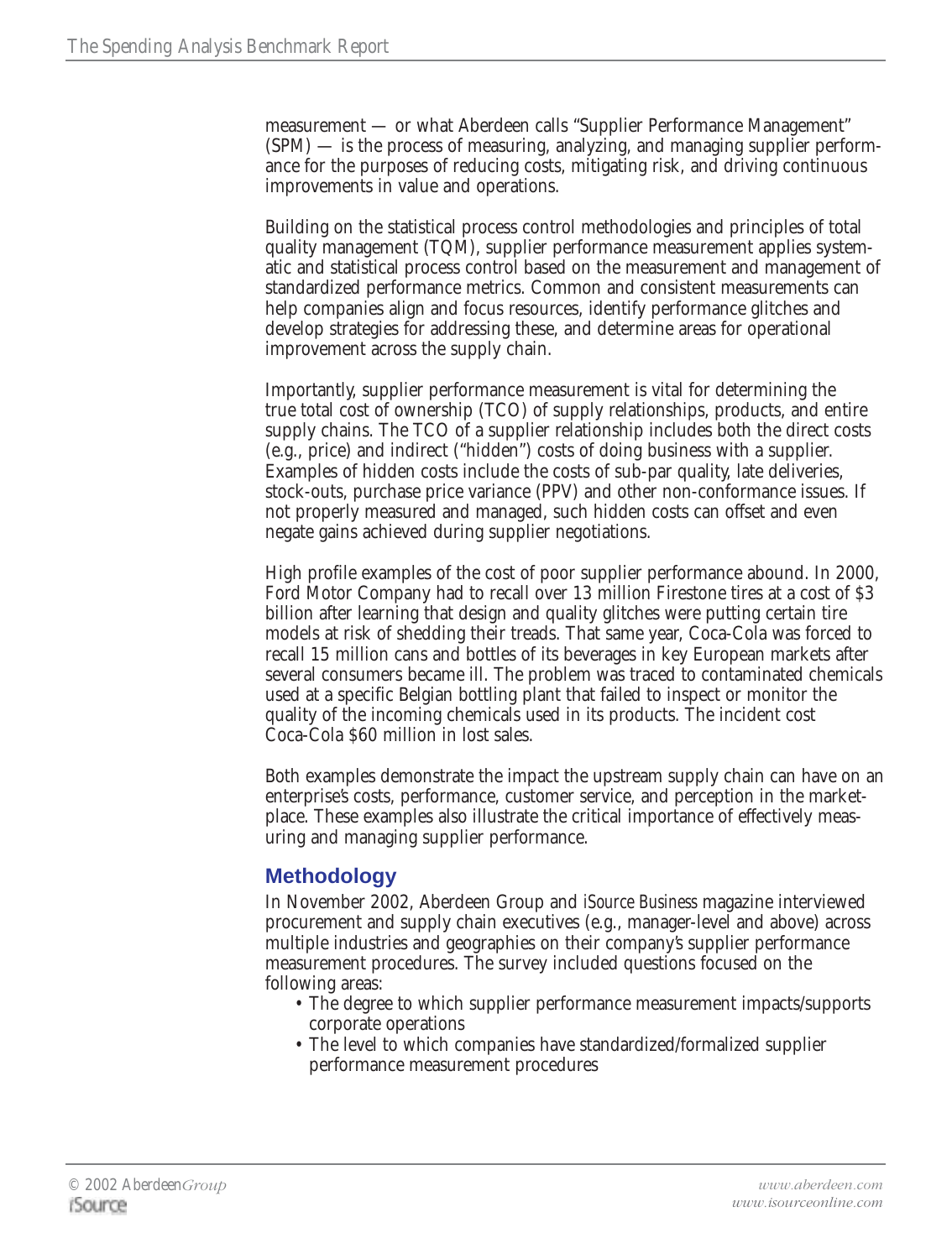- How supplier performance information is aggregated, cleansed, shared and analyzed
- The use of automation to aid these activities
- What benefits, if any, have been derived from supplier performance measurement initiatives

The responding sample included the following demographics:

- *Industry*: Non-manufacturing firms represented 52.6% of survey respondents. Nearly 45% of respondents were from manufacturers. The largest single group represented in the sample was from the high-tech sector, followed by automotive manufacturing and pharmaceutical/chemical manufacturing, and financial services. Remaining respondents were from aerospace/defense, construction/engineering, transportation and utilities, retail and distribution, and government and education industries.
- *Title*: All respondents were all high-level supply chain executives, including Vice Presidents, Directors, chief officers, and Managers, and of procurement or supply chain operations.
- *Geography*: The study included respondents from every major geographic region. Nearly 65% of respondents were from U.S.-based companies. European Middle East and Africa (EMEA) respondents were a distant second at about 16% of the total sample, followed by Asia-Pacific companies, which represented nearly 12% of respondents. About 8% of respondents were from companies based in Canada, Latin America, or South America.
- *Size of company*: Just over 46% of respondents were from large enterprises (i.e., revenues above \$1 billion). Mid-size enterprises (i.e., revenues between \$50 million to \$1 billion) represented 30.2% of the sample., Small businesses (i.e., revenues of \$50 million or less) represented about 18% of the sample.

Solution providers recognized as sponsors of this report were solicited after the fact and had no influence on the direction of the *Supplier Performance Measurement Benchmark Project* research effort or the content of this report. Their sponsorship has made it possible for Aberdeen Group and *iSource Business* magazine to make these findings available to readers at no charge.

#### **Supplier Performance Measurement: A Baseline**

Considering the increased reliance on external supply partners, it is not surprising that more than 70% of responding enterprises view measurement of supplier performance as "very important" or "critical" to their operations. Another 17% view supplier performance measurement as "important." And 8% of respondents ranked supplier measurement as "somewhat important."

What is surprising is the lack of consistency in how supplier performance is measured within and across enterprises. Just over half (56%) of enterprises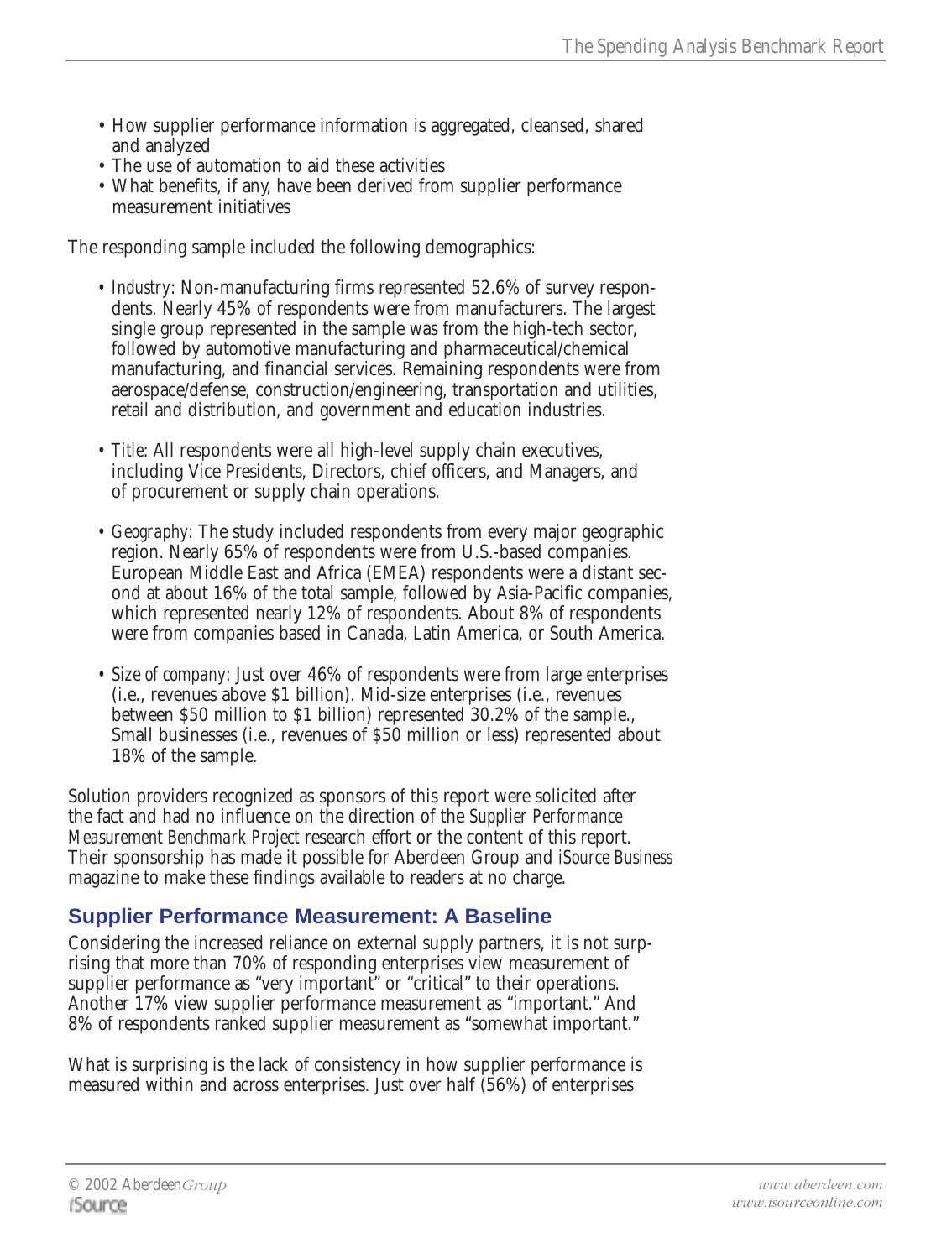currently have formal procedures for measuring supplier performance. Even more alarming is the limited scope of most supplier performance measurement programs. The large majority ( $72\%$ ) of respondents said their company measures the performance of less than half its total supply base. In fact, 54% of companies

The typical supplier performance measurement programs addresses less than a third of the total supply base.

measure the performance of less than a quarter of their suppliers. (See chart below.) On average, supplier performance measurement programs address less than a third (32.8%) of the total supply base.

Most companies have restricted performance measurement programs based on one or more of three criteria:

- 1. Suppliers that comprise the largest portion of total spending;
- 2. The critical/strategic nature of the product supplied; or
- 3. The critical/strategic nature of the supply relationship. (See chart below.)

For example, one transportation company reported that its supplier performance measurement program focused only on those suppliers with which it spends at least \$5 million annually. This equates to only 15% of the carrier's total supply base.



In terms of categories of spending, respondents from manufacturing companies most commonly tracked the performance of suppliers providing electronics components and products, IT equipment, office equipment and supplies, custom parts, transportation services, MRO goods, and standard parts. Service firms focused their performance measurement efforts on suppliers of IT equipment, office equipment and supplies, electronics products and components, custom items, travel, transportation, and professional services. Aberdeen attributes the preponderance of non-production ("indirect") and seemingly non-critical categories measured to the breadth of the sample, which included respondents from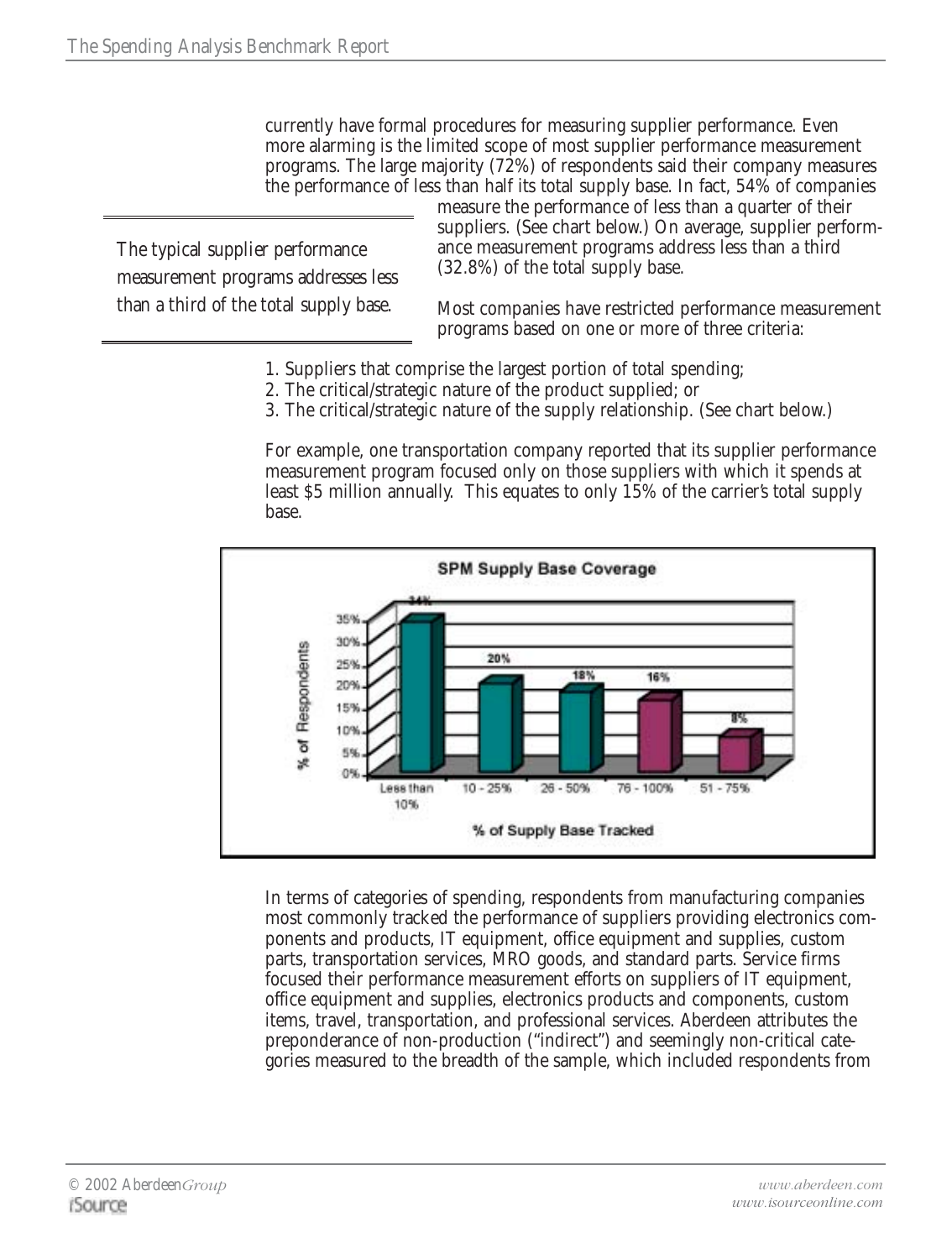more than 20 major manufacturing, non-manufacturing, and public sector industry segments.

Certainly, even limited measurement of supplier performance is a step in the right direction. Focusing on critical suppliers or suppliers that constitute the largest portion of spending enables a company to identify and manage those performance issues that could have the most immediate and greatest impact on its operations and its perception in the market. However, this narrow focus overlooks lower tier suppliers or suppliers of seemingly non-critical goods and services that can impact an enterprise's cost structure, performance, or customer service.

To understand the risks of not tracking the performance and financial viability of the bulk of the supply base, look no further than the spate of bankruptcy filings that occurred during the recent economic downturn. In 2001 alone, 40,099 businesses filed for bankruptcy — nearly a 12% increase over 2000 levels. Through the first three quarters of 2002, nearly 29,000 companies filed for such protection. Such bankruptcies and business closings have resulted in stock outs, delays, and even outright production shutdowns for many enterprises.

By failing to measure the majority of the supply base, companies are exposing themselves to large-scale quality mishaps, service deficiencies, and cost overruns that can eat into bottom-line profits and damage competitive positioning in the market.

In short, by failing to measure the majority of the supply base, companies are exposing themselves to large-scale quality mishaps, service deficiencies, and cost overruns that can eat into bottom-line profits and damage competitive positioning in the market.

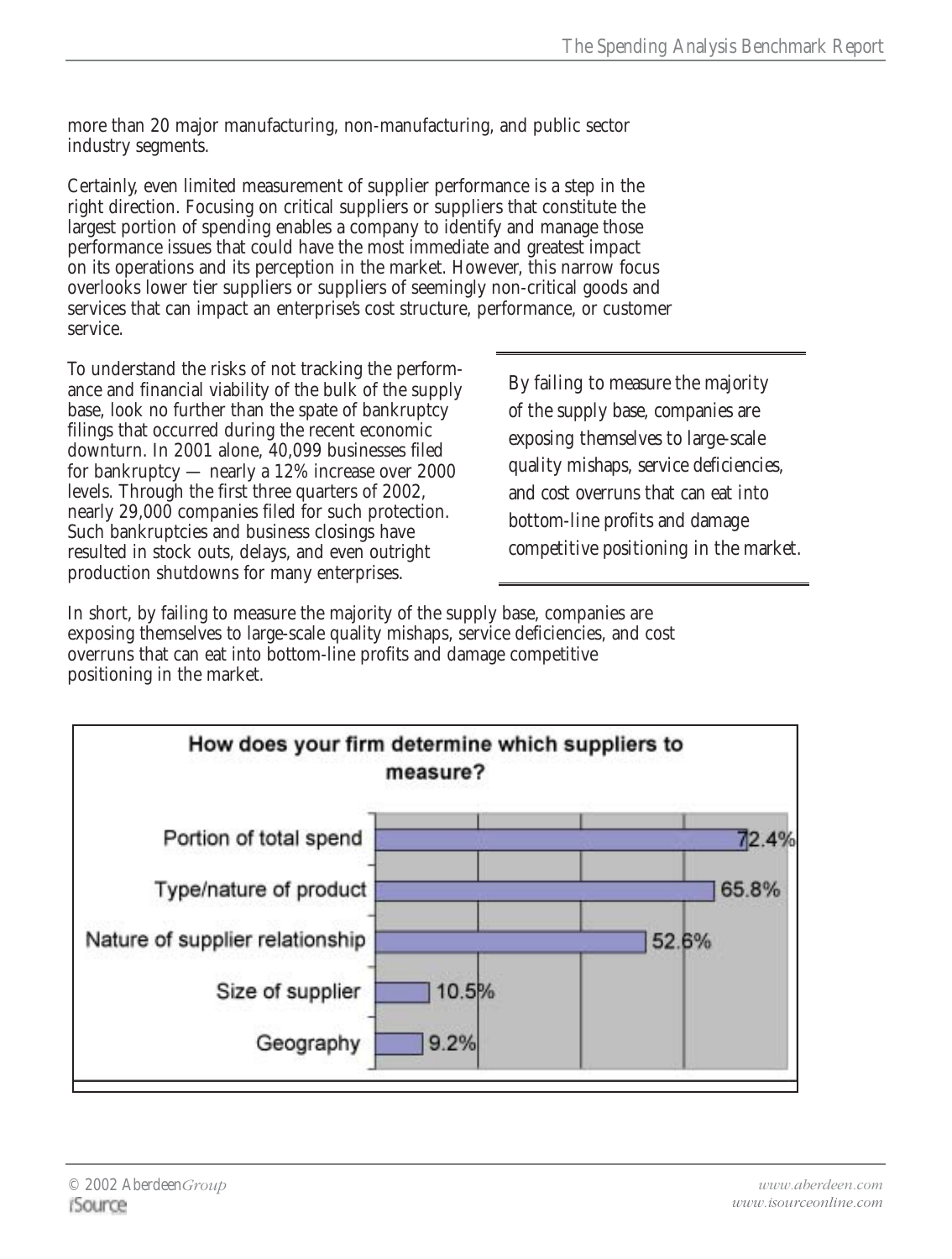The majority of respondents measure supplier performance in the following areas (See chart below):

- Quality
- On-time delivery
- Service
- Price
- Total cost
- Contract compliance
- Lead times
- Responsiveness

Other areas of supplier performance commonly measured include accuracy of quotes and promises, technical support, and price variances.



Chief uses for supplier performance information include sharing performance metrics internally across commodity managers, business functions, and divisions; identifying opportunities for improving supplier operations, capacity, or performance; and evaluating suppliers for future business opportunities (see next page).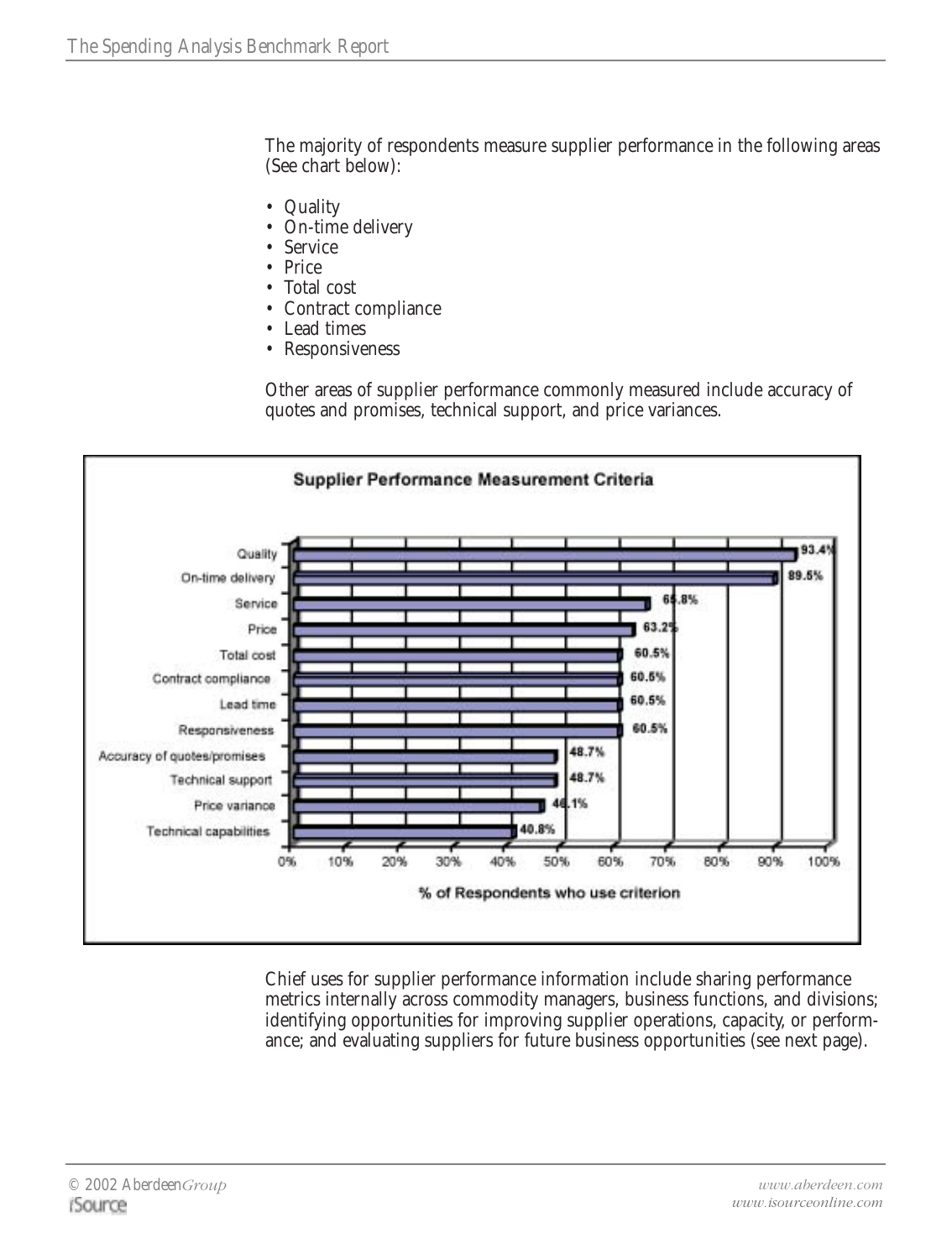Many enterprises use measurement information to striate suppliers into performance tiers. For example, if an enterprises uses a rating scale for overall performance of 1 to 100, suppliers receiving a rating of 90 or above would be considered "preferred," qualifying them for new business opportunities, joint product development projects, or additional assistance. In addition, enterprises often give new business proposals (i.e., "bids") from preferred suppliers additional weight, allowing preferred suppliers to win new business without necessarily being the lowest priced offer.

Suppliers scoring between 75 and 90 might be given an "acceptable" rating, making them eligible for new business but requiring them to design a plan for achieving preferred status. Suppliers scoring below 75 will be designated "corrective," meaning that they will require some form of corrective action to improve performance deficiencies. Many companies will bar suppliers with corrective ratings from new business until they attain at least average status.

Just over half (54%) of enterprises said they support their supplier performance measurement efforts with automation tools. Those with supplier performance measurement systems have either built these systems in house (67%) or use the performance measurement capabilities of their enterprise resource planning (ERP) systems (21%).

The majority of responding enterprises (56%) are less than satisfied with their ability to consistently measure supplier performance. Overall, 77% of respondents indicated that there was a need to improve their supplier performance measurement capabilities. And nearly 70% of those without formal performance measurement programs in place, plan to implement such procedures within the next year.

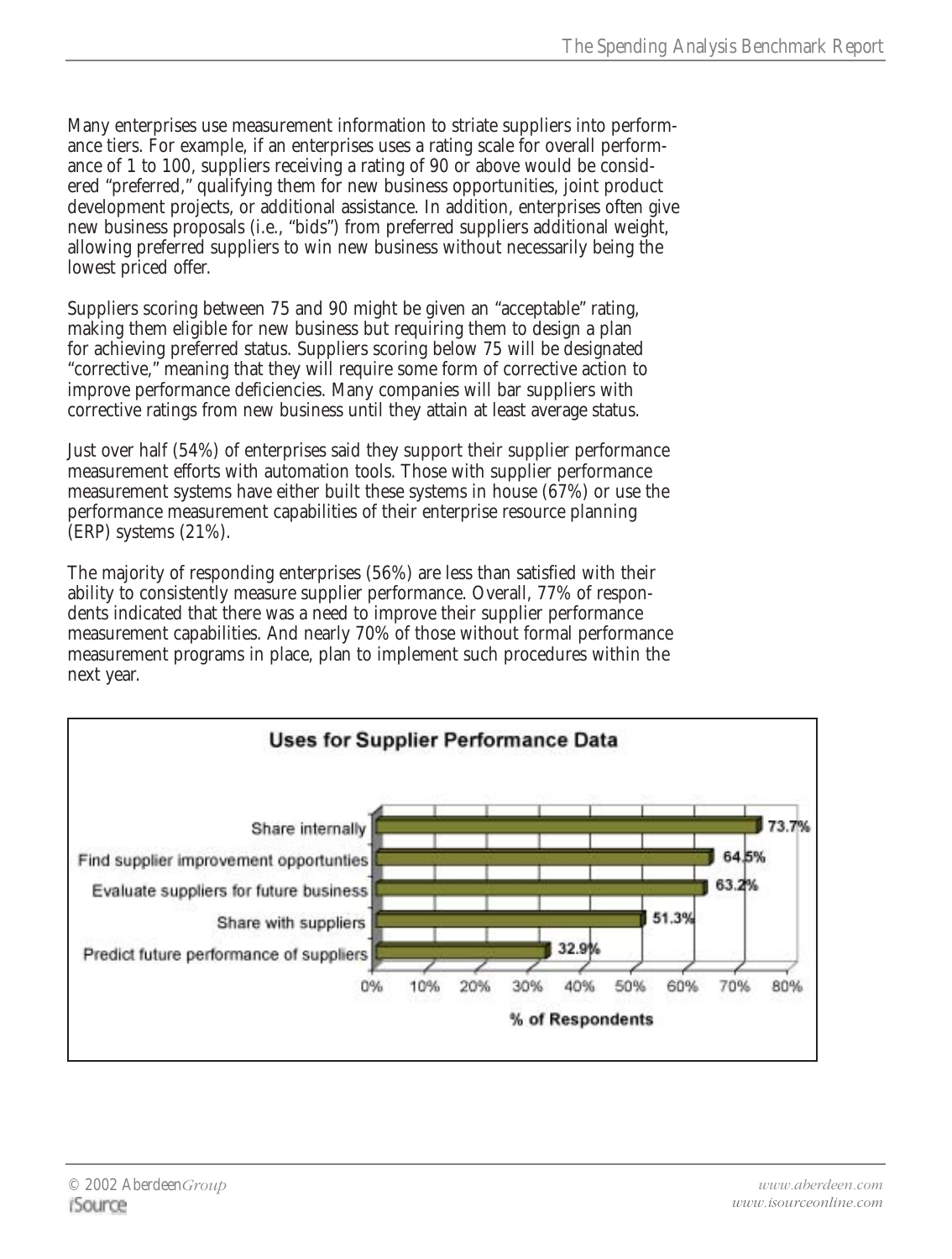

#### **Challenges to Effective Performance Measurement**

Related Aberdeen research uncovered three chief factors limiting the scope of supplier performance measurement programs:

- 1. *Large supplier rolls*: Depending on its size and business structure, a company can deal with hundreds to tens of thousands of suppliers. Tracking the performance of each supplier is a seemingly insurmountable task. However, enterprises that grapple with a supply base that is too large to measure are ill prepared to effectively manage and mitigate risk inherent in that supply base.
- 2. *Disparate data sources and labor intensive data collection processes*: Information on supplier performance is tied up in multiple business systems across the enterprise, including enterprise resource planning (ERP), financial, procurement, inventory, logistics, and supply chain execution systems. The general lack of connectivity between these systems (as well as between these systems and other information systems within the company) frustrates efforts to aggregate data on supplier performance. Aggregating data from these disparate sources requires companies to develop integration points into multiple systems. Enterprises are equally challenged to normalize the data aggregated from disparate systems. For example, some business systems might rate supplier service on a scale from 1 to 10, while another system may use a rating system of 1 to 100. This information must be normalized prior to analysis.
- 3. *Inconsistent goals and metrics*: It was clear from the *Supplier Performance Benchmarking Project* sample that there continue to be discrepancies in how companies measure supplier performance between internal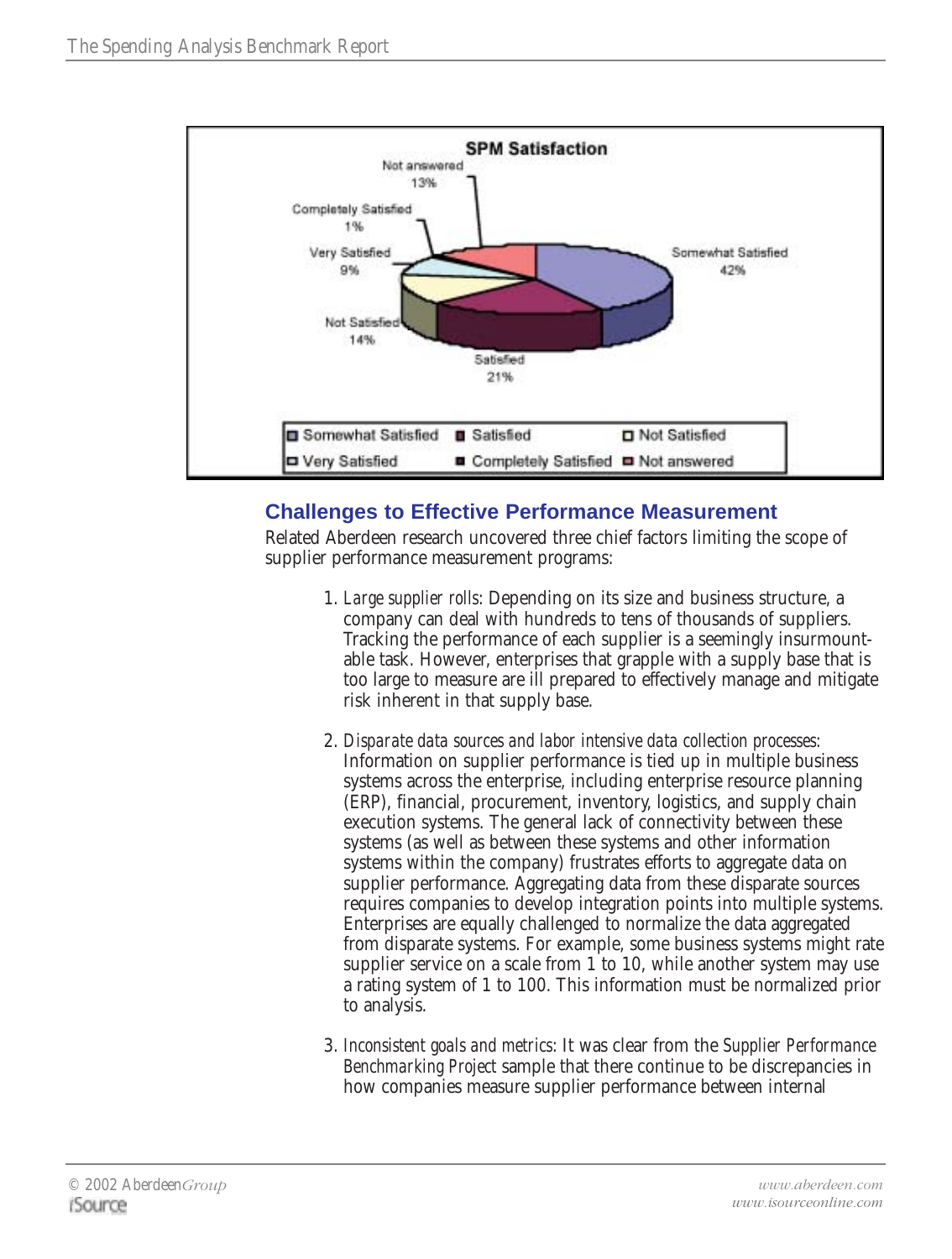divisions and sites. Divergences were apparent both in the metrics and the business systems used to measure supplier performance. These factors have made it difficult for companies to standardize on common metrics and develop a reporting infrastructure that allows this information to be aggregated and normalized for useful analysis and for rolling up metrics into a supplier scorecard.

4. *Rudimentary analytical tools*: Related Aberdeen research found that procurement organizations continue to rely on basic spreadsheet applications as their primary analysis tools. This practice limits the breadth and depth of the analyses that can be executed. It also returns inconsistent results across the company because the sophistication of analysis executed varies by the spreadsheet skills of individual buyers. Leading enterprises are utilizing more sophisticated analytical tools e.g., online analytical processing (OLAP) engines, data warehouses, and modeling engines — for analysis of performance measurement information.

#### **Performance Measurement "Best Practices" Emerge**

The above findings clearly indicate that insufficient and inconsistent supplier performance measurement capabilities can negatively impact an organization's cost structure and performance and stifle continuous improvement initiatives*.* However, the Aberdeen/*iSource* study also showed clear evidence of the value that can be derived from effectively measuring supplier performance.

Specifically, companies with formal performance measurement programs were able to improve supplier performance by 26.6%, on average, since the program's

inception. Not surprisingly, the majority of improvements came in the areas of performance most frequently measured, including quality, on-time delivery, price, total cost, contract compliance, lead times, and overall responsiveness. Most of these improvements manifested themselves in direct hard dollar savings to the enterprise. The remainder of improvements delivered less tangible but equally important enhancements in responsiveness and service to end customers.

Companies with formal performance measurement programs were able to improve supplier performance by 26.6%, on average.

The Aberdeen/*iSource* study identified several practices that were common to the enterprises currently achieving the greatest return from their supplier performance measurement programs:

- 1. Track the performance of a broader portion of the supply base
- 2. Standardize supplier performance measurement procedures across the enterprise
- 3. Collaborate with suppliers on performance metrics, reporting, and improvements
- 4. Automate key supplier performance measurement activities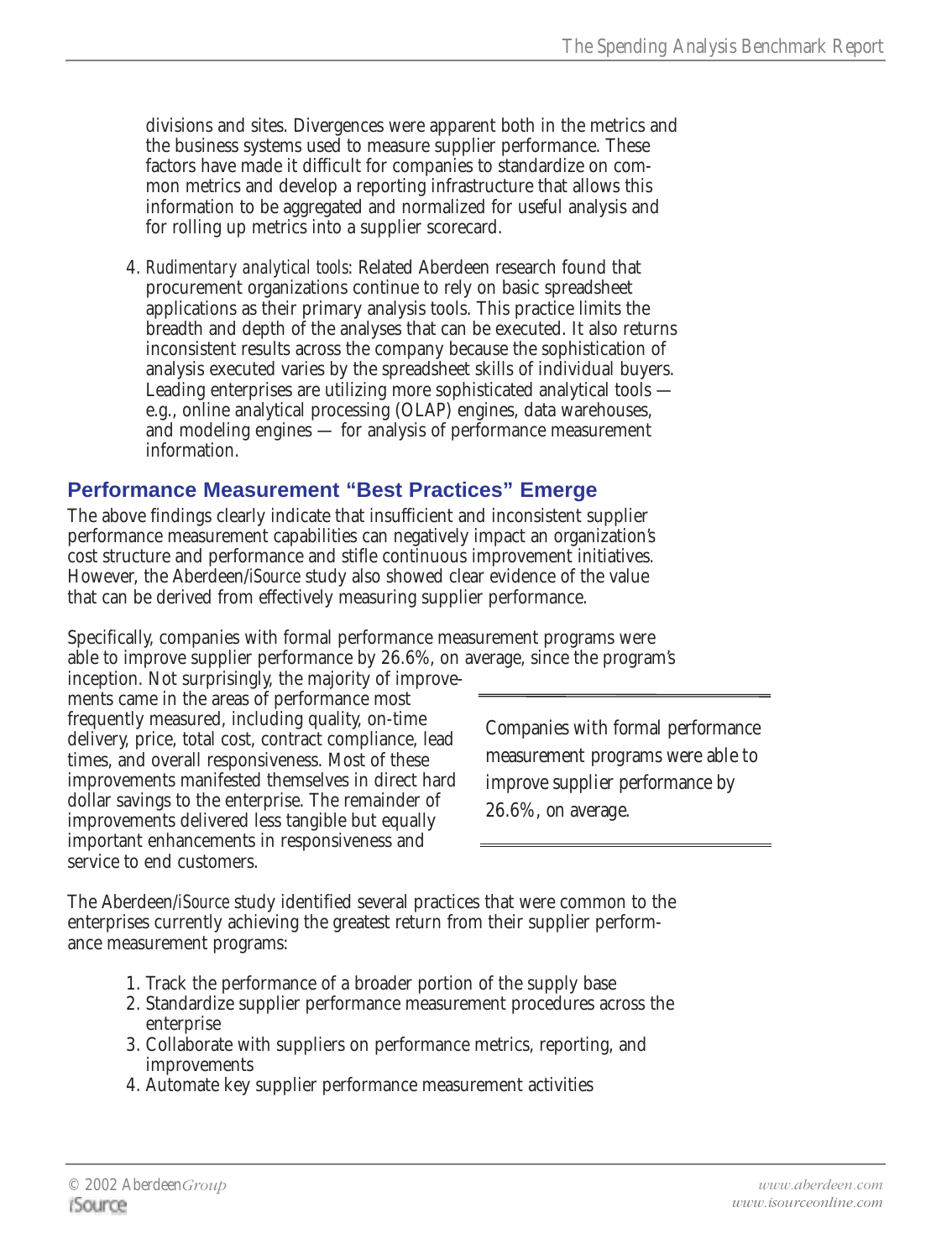#### Track the performance of a broader portion of the supply base

Enterprises measuring performance of more than half their total supply base were able to generate more than double the improvements in supplier performance than those enterprises that measured less than half their supplier rolls (see chart below).



**Overall Supplier Performance Improvement (a)** Based on Supply Base Coverage

Larger enterprises reported tracking performance across a larger portion of their supply bases than did small and midsize firms. Aberdeen attributes this broad supply base coverage to three factors:

- 1. Larger enterprises tend to have more mature and sophisticated supply management strategies than smaller firms;
- 2. Larger enterprises are able to dedicate more resources to supply management issues; and
- 3. Larger enterprises are more likely to have automated key supply management and performance measurement processes than smaller firms.

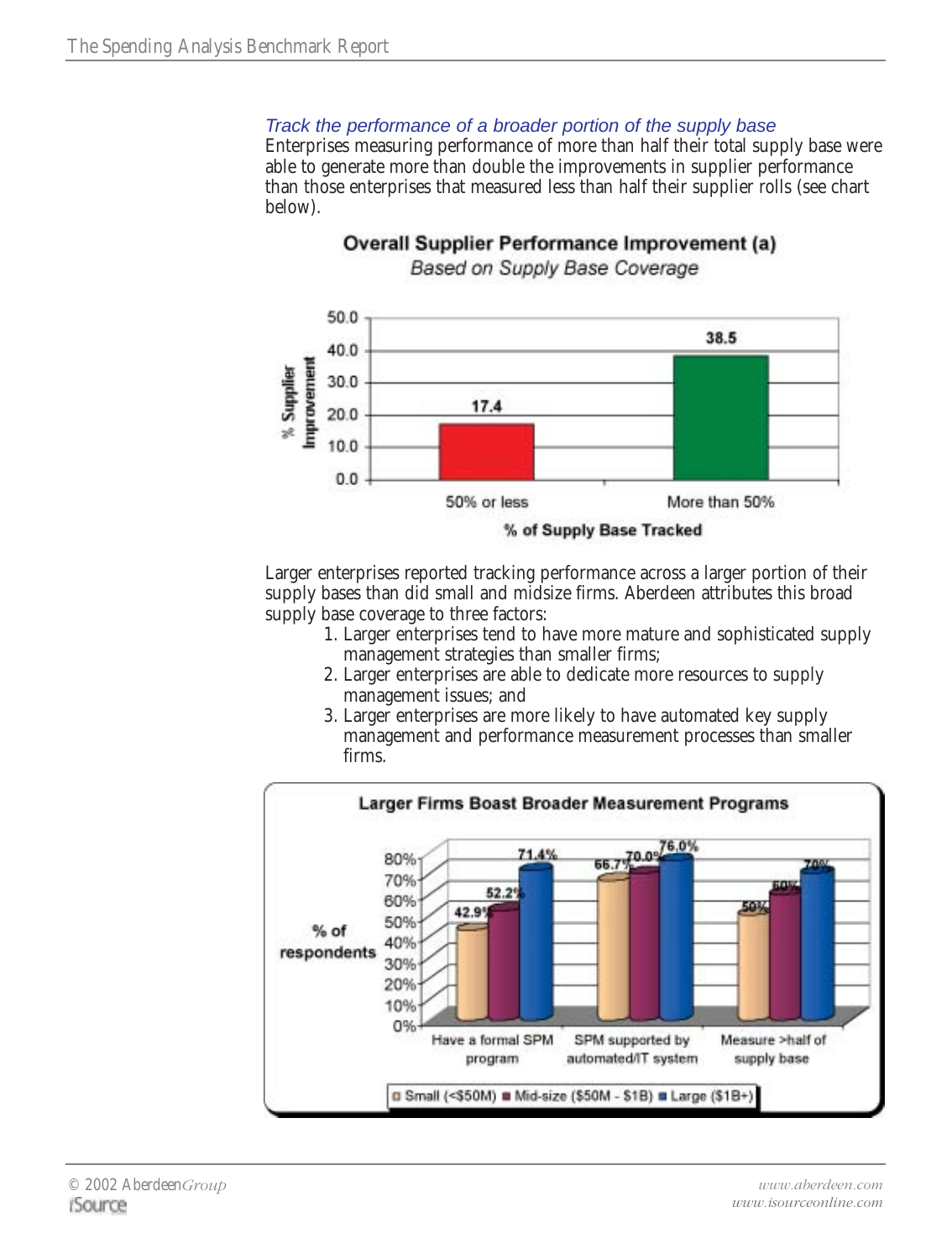As a group, manufacturers are more aggressive in their supplier performance measurement efforts than non-manufacturing firms. Nearly 43% of manufacturers currently apply performance metrics to more than half of their suppliers. By comparison, only a third of non-manufacturing firms have performance measurement programs of equal breadth. Aberdeen attributes this dichotomy largely to the fact that manufacturers tend to have more mature supply management operations than non-manufacturing firms, many of which have only recently begun to focus on supply chain issues.



#### Manufacturers Keep Better Tabs on Suppliers...

However, manufacturers have benefited from casting a wide net for supplier performance measurement. As a group, manufacturers achieved larger improvements from their supplier performance measurement efforts than non-manufacturers.



#### ...And Edge Non-Manufacturers on Supplier Improvement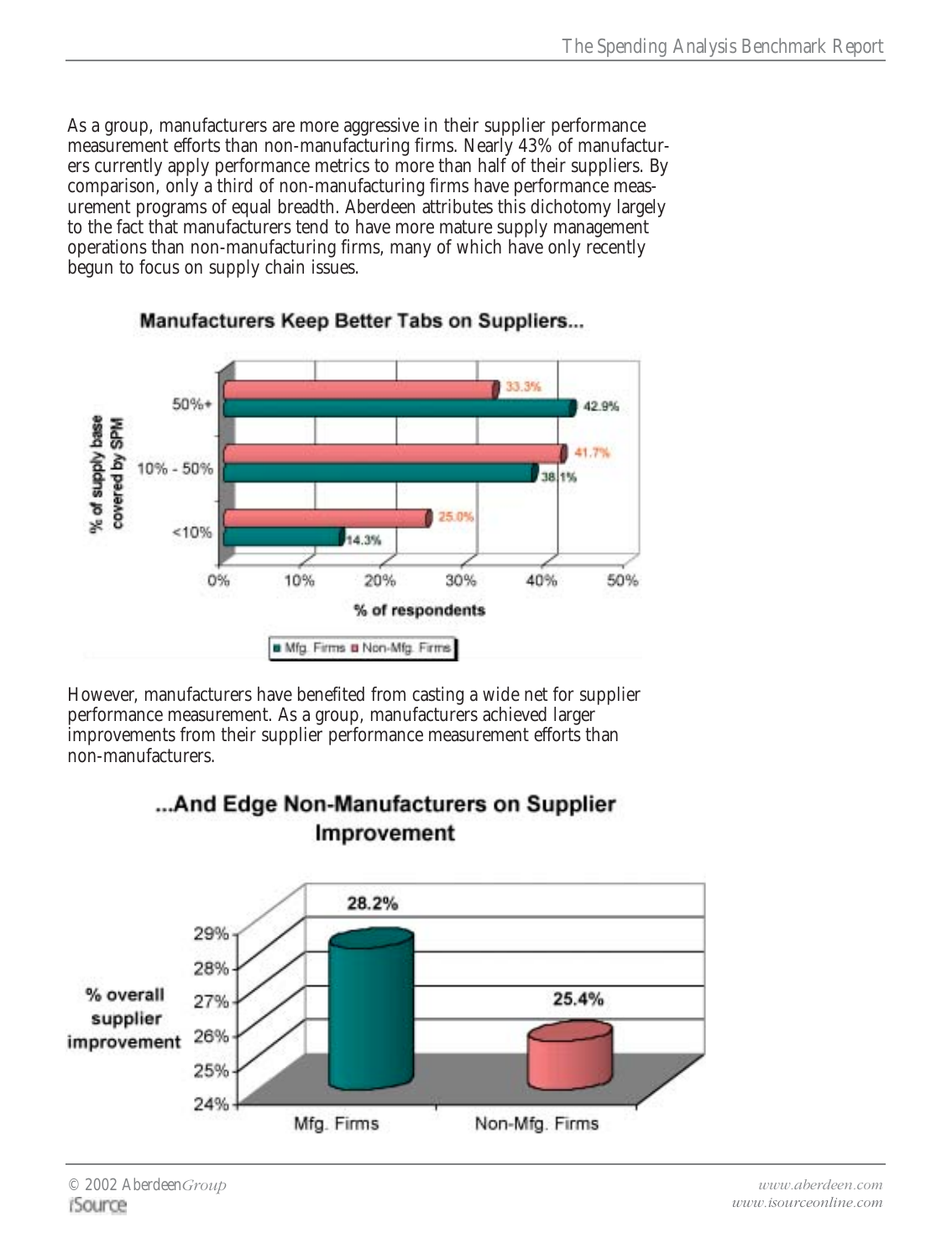#### Standardize supplier performance measurement procedures

The Aberdeen/*iSource* study cleared showed that enterprises with formalized performance measurement programs were able to drive greater improvements in supplier performance (26.6%) than those without such formal procedures (15.8%).

On the whole, companies that have standardized supplier performance metrics across a larger portion of the enterprise were able to achieve better results. Companies that standardized supplier measurements on a business unit or enterprise-wide basis were able to drive at least 25% greater performance improvements than those that executed such measurements on a site-by-site basis.

However, it was clear from the sample that developing enterprise-wide metrics continues to be an elusive goal for most organizations. Sixty-one percent of responding enterprises with supplier performance measurement programs described these initiatives as enterprise-wide in scope. Yet, to date, the companies achieving the greatest improvements in supplier performance have formalized measurements on a division or business unit basis (see chart below). A likely reason that the business unit approach to supplier performance measurement has returned better results is that a single business unit has a common operating style, goals, and requirements, as well as a common supply base to fulfill these requirements. Agreeing on standard metrics and procedures for measuring supplier performance is an easier task in this environment than on an enterprise basis where different business units have varied requirements, goals, and suppliers.



Aberdeen anticipates that the importance and the challenge of developing standard performance measures will only grow as companies continue to outsource an increasing portion of their operations. These inter-enterprise alliances will require business partners to establish common performance metrics and standard procedures and systems for measuring cross-enterprise performance. For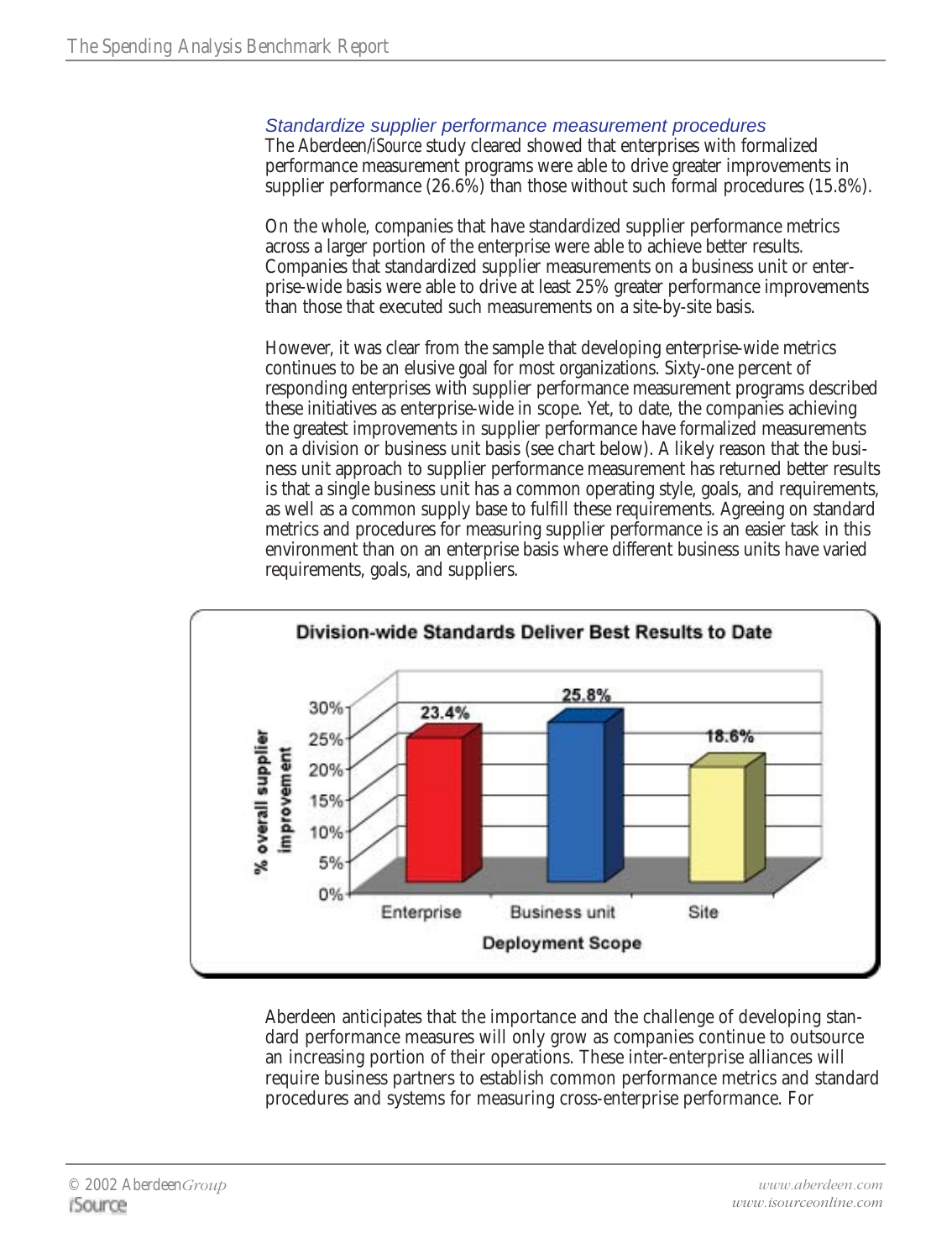example, OEMs will find it necessary to work with contract manufacturers to jointly define the measures the contractor will use to measure the performance of sub-tier suppliers.

#### Collaborate with suppliers

Enterprises that shared performance data with suppliers were able to generate 61% greater improvements in supplier performance than enterprises that only used this information internally (see chart below). A chief reason for such gains is that enterprises sharing performance data with suppliers generally used this information to identify opportunities for *improving* supplier performance. Many enterprises have instituted programs to actively solicit improvement suggestions from suppliers and to assist suppliers in implementing such improvements. Some of these enterprises return a portion of the savings generated from such improvements back to suppliers. This incentive-based approach to supplier measurement encourages continuous improvement, enabling both buyers and suppliers to collaboratively identify areas to extract value from their relationships.

By contrast, enterprises that kept supplier performance data close to the vest were more likely to use this information primarily for punitive purposes  $-$  e.g., using performance failures for improved negotiation leverage or to drive supply base rationalization efforts.



#### Automate key supplier performance measurement activities

Automation clearly stood out as one of the key drivers for obtaining value from supplier performance measurement. Enterprises that supported their supplier performance measurement initiatives with automation tools achieved a 57% greater improvement in supplier performance than those without automation (see chart on the next page).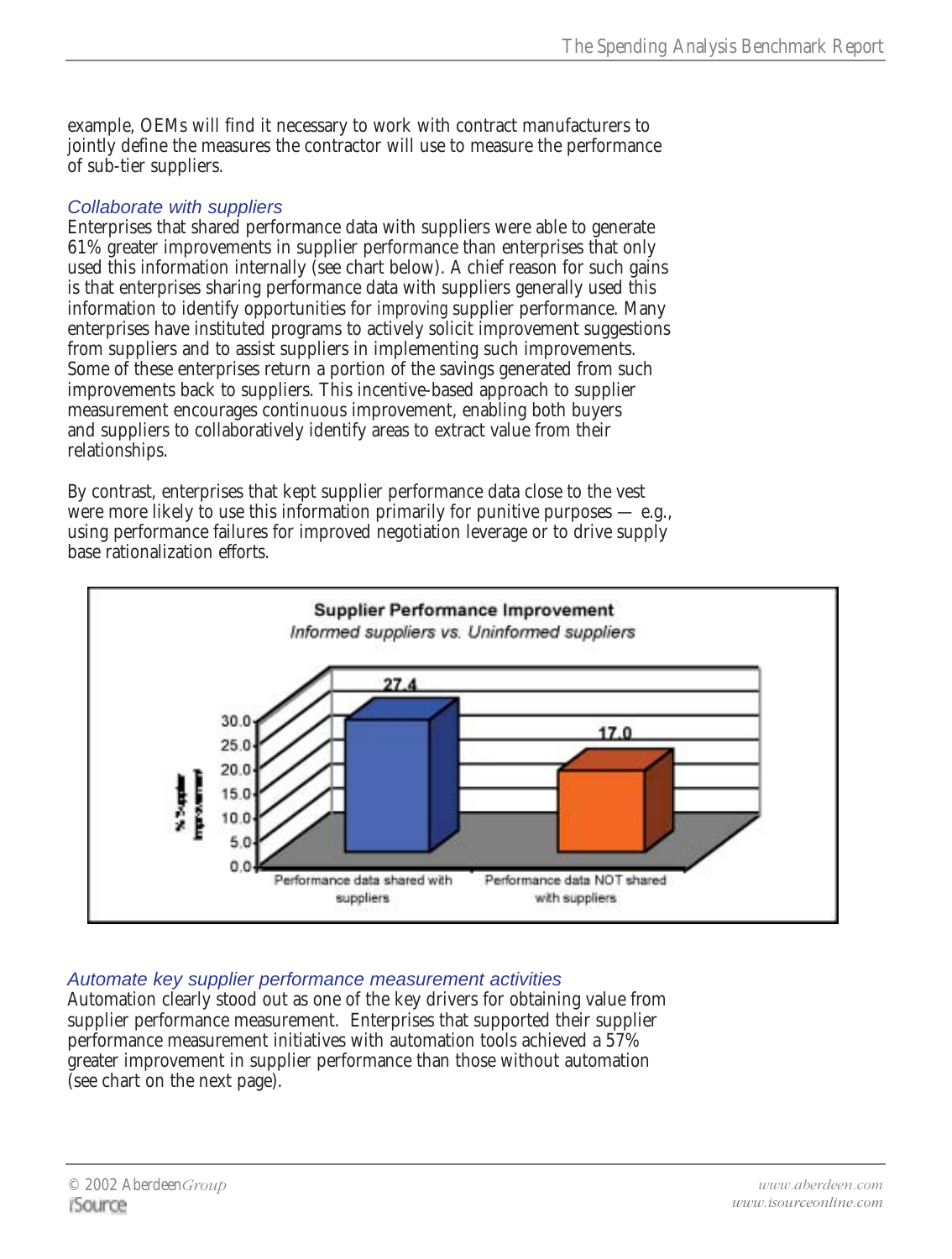

One example: As a group EMEA respondents were able to achieve the greatest return from their supplier performance measurement efforts. Firms from this region outpaced the overall sample both in formalizing and automating their supplier performance measurement efforts (see chart below).

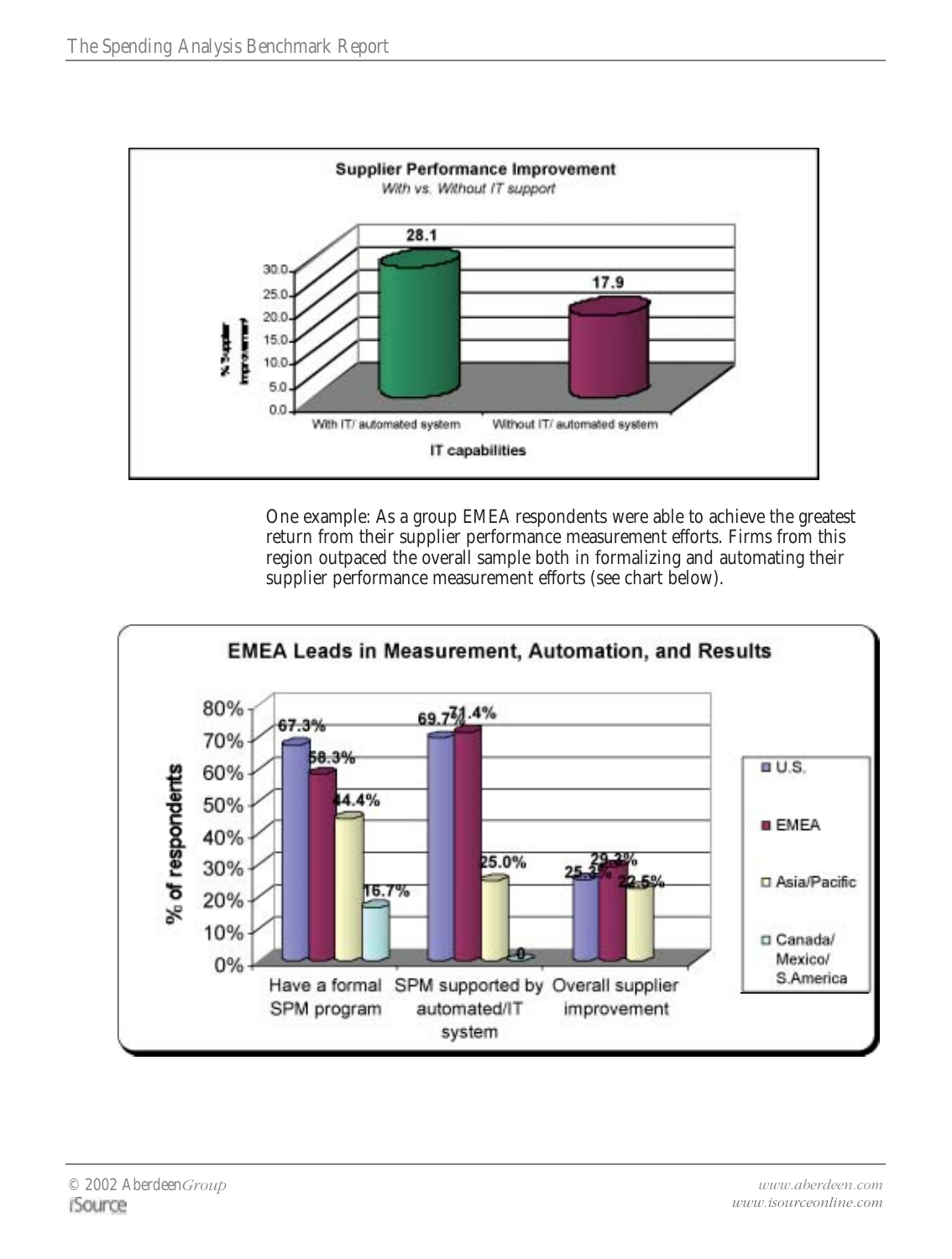#### **What's Next in SPM?**

Considering these factors, it is not surprising that a large majority of responding enterprises cited automation as a chief strategy for improving supplier performance measurement programs (see chart below). Nearly 60% of enterprises plan to leverage automation both to improve performance data collection (i.e., "tracking") and enhance analysis of this information. This finding corroborates earlier Aberdeen research in which enterprises utilizing online sourcing management automation identified supplier performance measurement as their next chief area of investment ("Making E-Sourcing Strategic"*;* September 2002).

Other leading strategies for improving supplier performance include standardizing supplier performance metrics and scorecards enterprise wide and integrating performance data with supply chain execution systems.



#### Areas for SPM Improvement

Another area enterprises have slated for improvement is the ability to use performance measurement information to predict the future performance of suppliers. Most enterprises currently take a "rear-view mirror" approach to managing supplier performance — i.e., responding to performance lags after they become problems. In fact, less than a third of respondents currently use performance measurement information to predict the future performance of their supply partners.

And although most enterprises place a high value on the ability to predict future supplier performance, enterprises rank their ability to predict future performance of suppliers as *less than satisfactory*.

Such factors suggest that predictive supplier performance measurement will be a leading area of interest for supply chain organizations. Early predictive measurement strategies incorporate internal performance data with external financial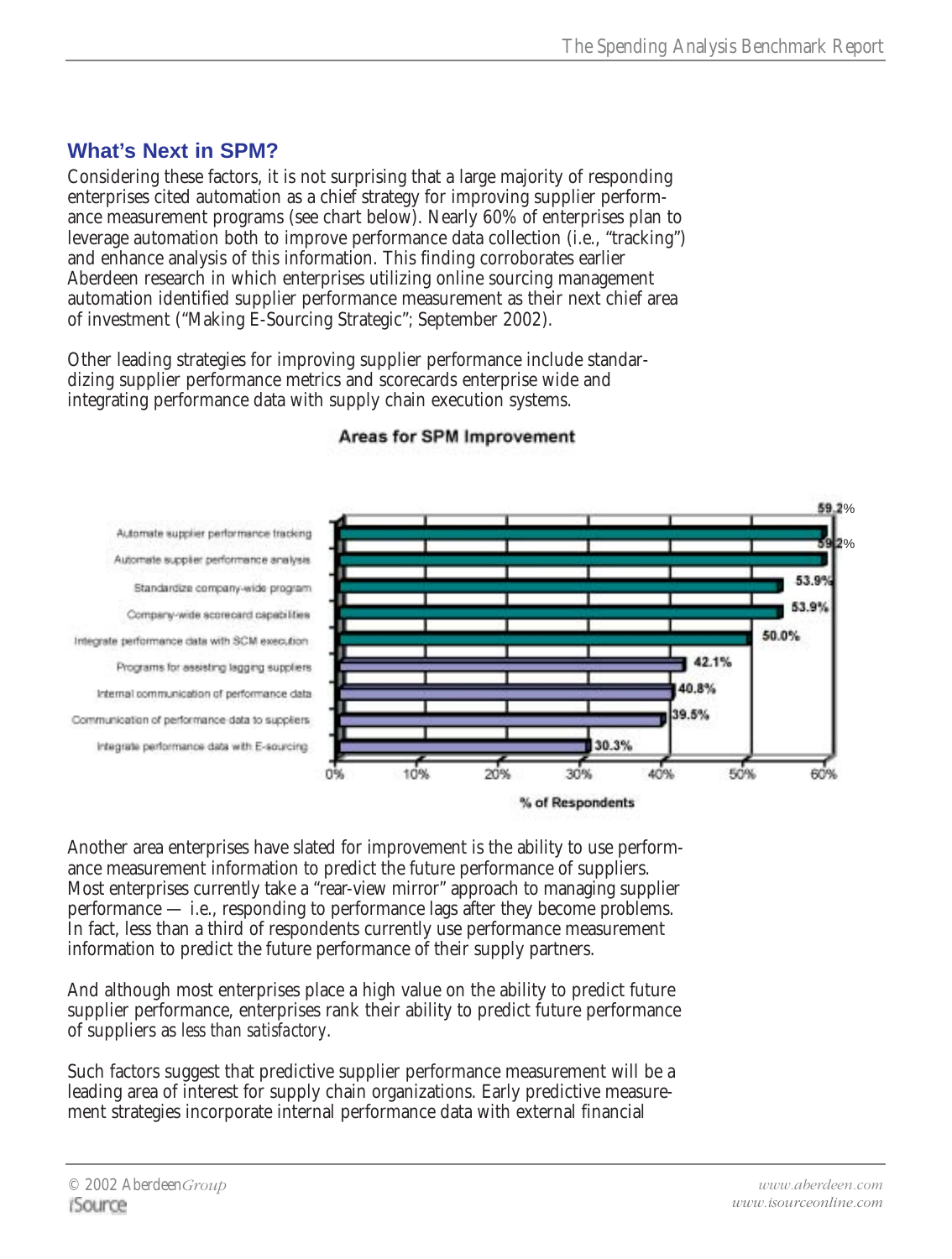information and other qualitative and quantitative metrics. These inputs are often run through sophisticated analytical tools that use mathematical algorithms to calculate a predictive performance score and machine learning capabilities to continually adjust for changing performance trends and market dynamics.

Such predictive supplier performance information can help companies avert product quality problems, service delays, and cost overruns by driving preventative and corrective measures that address issues within the supply chain *before* they become problems.



#### **Conclusions**

The Aberdeen Group/*iSource Business Supplier Performance Measurement Benchmarking Project* provides strong evidence that most enterprises have insufficient infrastructure and inconsistent strategies for measuring and managing supplier performance.

Enterprises that established standard metrics and procedures for measuring supplier performance were able to improve supplier performance by  $26.6\%$ , on average, since the program's inception. Most often, these improvements came in the areas of quality, on-time delivery, price, total cost, contract compliance, lead times, and overall responsiveness. These improvements manifested themselves in direct hard dollar savings to the enterprise as well as enhancements in responsiveness and service to end customers.

An increased reliance on external supply partners to manage a larger portion of product content and growing number of business processes has only increased the need for companies to improve their ability to track, measure, and analyze supplier performance. These factors make supplier performance measurement a vital business strategy for controlling costs, managing risks, and driving continuous improvement across the extended supply chain.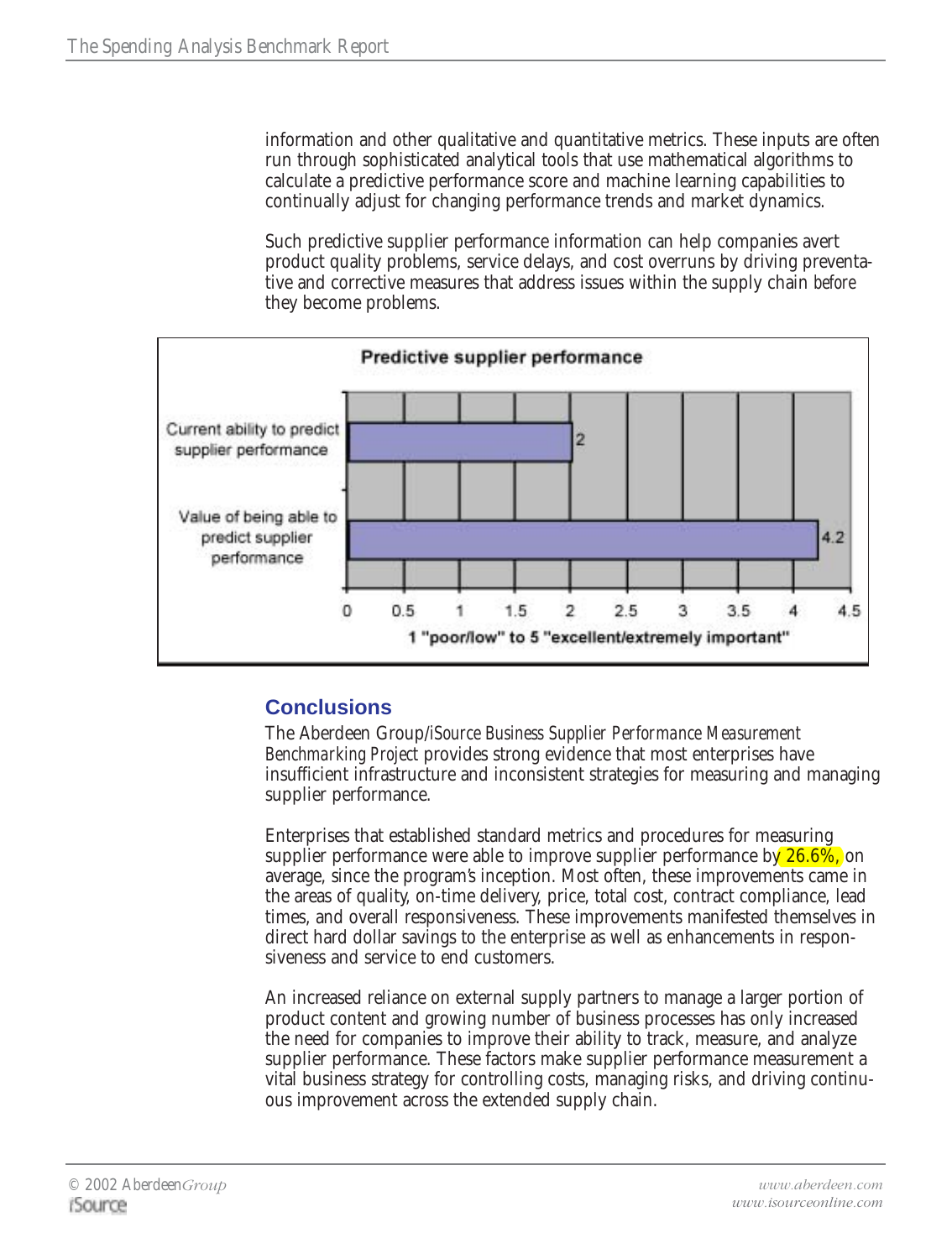#### **Author Profiles**

*Tim A. Minahan Vice President and Managing Director, Supply Chain Research, AberdeenGroup, Inc.*

Tim Minahan is Vice President of Aberdeen Group's supply chain management research practice. In this role, Minahan provides analysis and assessment of software and services that automate and streamline procurement, sourcing, and supply chain management operations.

Minahan has published research reports on Total Cost Management (TCM), Best Practices in e-Procurement, e-Sourcing, Logistics Resource Management (LRM) and spending analysis. He has completed survey research on supply chain technology user experiences and solution functionality and is currently examining future buying intentions for SCM technologies

A recognized expert on supply chain and technology issues, Minahan has appeared on CNN and ABC News as well as in several business publications. He was recently named one of "50 Pros to Know" in the supply chain management sector by *iSource Business* magazine. Supply Chain Technology News also named him one of the sector's most influential analysts. Minahan has served as the keynote speaker at the Institute for Supply Management's (ISM) conference and at several vendor conferences.

*Mark W. Vigoroso Research Product Manager, e-Business and Enterprise Applications, AberdeenGroup, Inc.*

As the Research Product Manager in Aberdeen's e-Business & Enterprise Applications group, Mark Vigoroso spearheads new product development, forges and manages strategic alliances with new and existing partners, and contributes to research in the supply chain management and strategic sourcing arenas.

His current efforts include developing a network of enterprise-facing Web sites geared towards supply chain management and customer relationship management professionals; monitoring and ranking the performance of supply chain technology providers; evaluating and quantifying the penetration of Internetbased sourcing (e-sourcing) technologies within supply chain operations; and tracking the evolution of best practices in e-sourcing.

In May 2002, he launched Aberdeen's Enterprise Research Alliance (ERA) program, where Aberdeen conducts research on business technology purchasing and usage trends, and delivers findings in partnership with widely recognized trade, business, and industry media firms.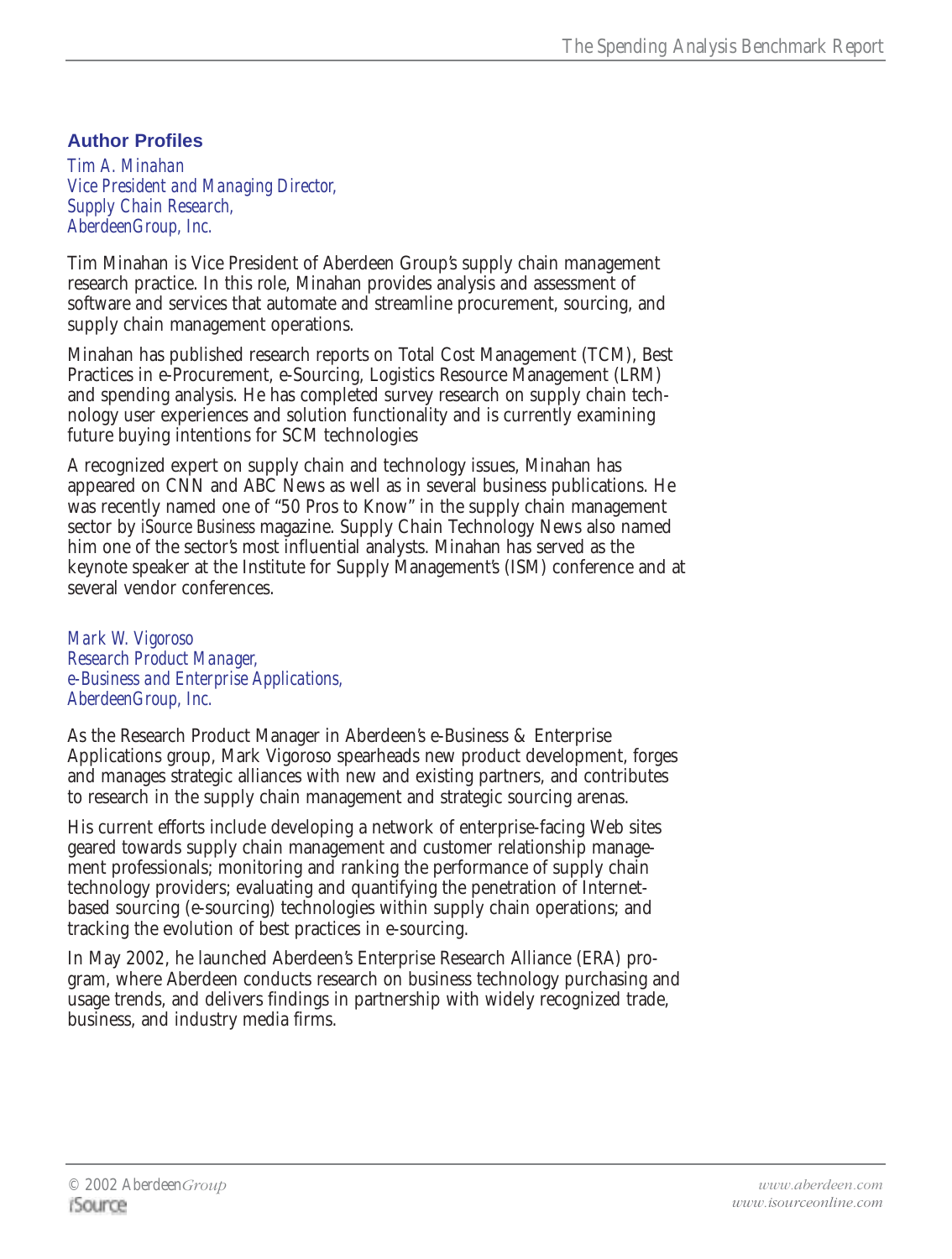### Featured Sponsors

Open Ratings is the leading provider of predictive supplier performance solutions to Global 2000 companies. BPImpact, the flagship product in Open Ratings' predictive 360-degree supplier relationship management suite, helps buyers more effectively select, evaluate and monitor suppliers — all of the elements that must be considered when making decisions about the supply base by going beyond inferences based on historical performance to predicting future supplier performance and stability. By pre-empting poor performance or instability in the supply base, organizations can improve supplier relationships, increase efficiencies across supply chains, reduce both hard and soft dollar costs, and mitigate supply chain risk.

# PeopleSoft Can you match the best supplier to your

contract requirements? How a supplier per-

forms can make or break a business, especially now, when its more important than ever to watch your bottom line. PeopleSoft Supplier Rating System, a key component of the PeopleSoft Supplier Relationship Management solution, enables you to select, control, and improve supplier performance based on real-time data and needs.

With the PeopleSoft Supplier Rating System you can:

- Easily compare all goods and services suppliers.
- Reduce operational costs by determining the lowest priced supplier that fits all of your requirements.
- Empower suppliers to view and manage performance to your standards.
- Create real-time data connections with your existing systems to ensure that data collected into the scorecard is truly comprehensive. For more information, visit http://www.peoplesoft.com/srm